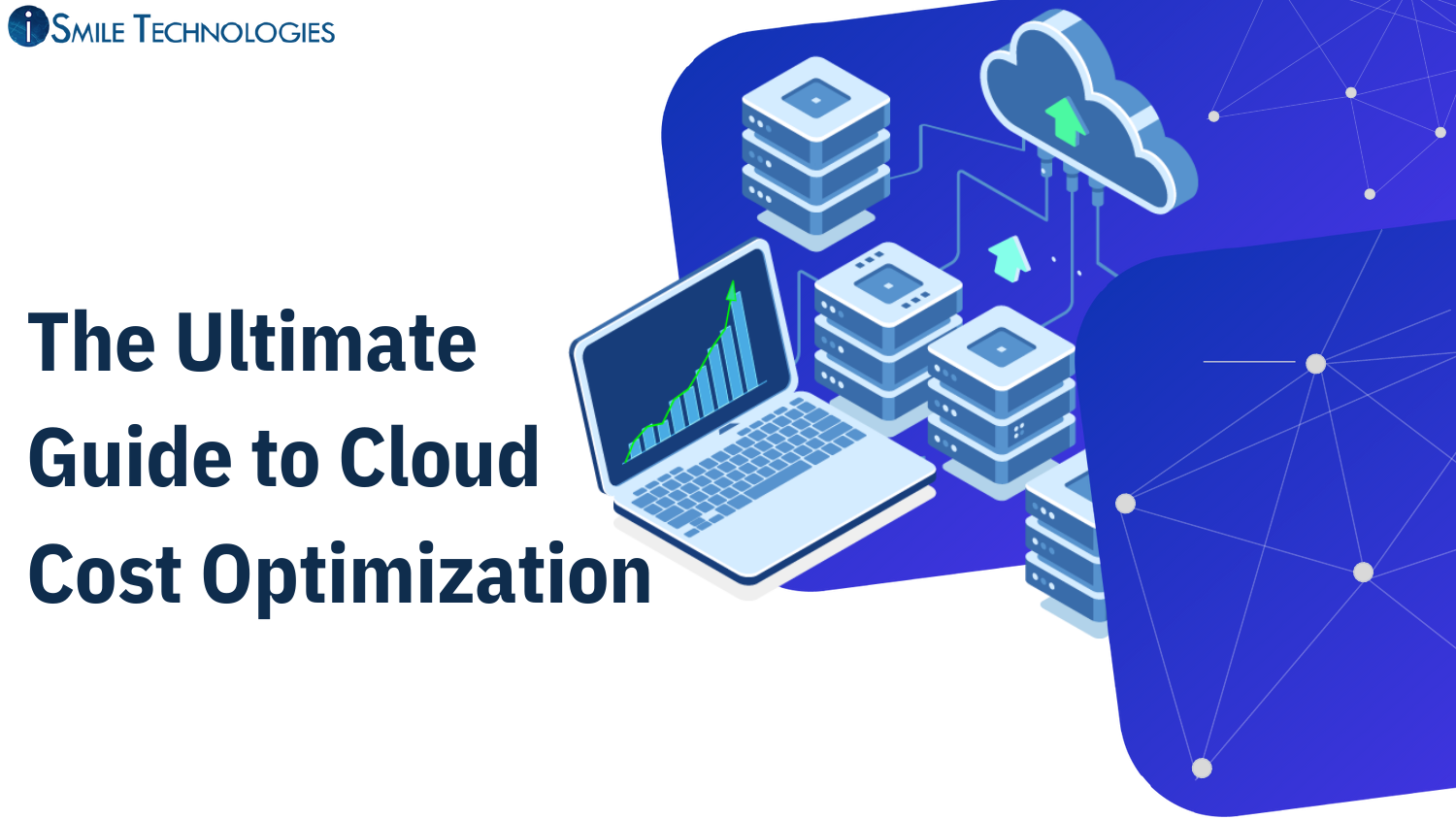#### **SMILE TECHNOLOGIES**

**Cloud Cost Optimization (CCO) is the process of reducing the overall cloud spend without compromising the cloud performance of the enterprise. This is achieved by detecting mismanaged resources, reserving higher discounts, reducing waste, and scaling computing services through right-sizing. Cost optimization allows customers to agree on the most efficient way to allocate cloud resources. In this way, waste is avoided, and performance in the cloud is increased.**

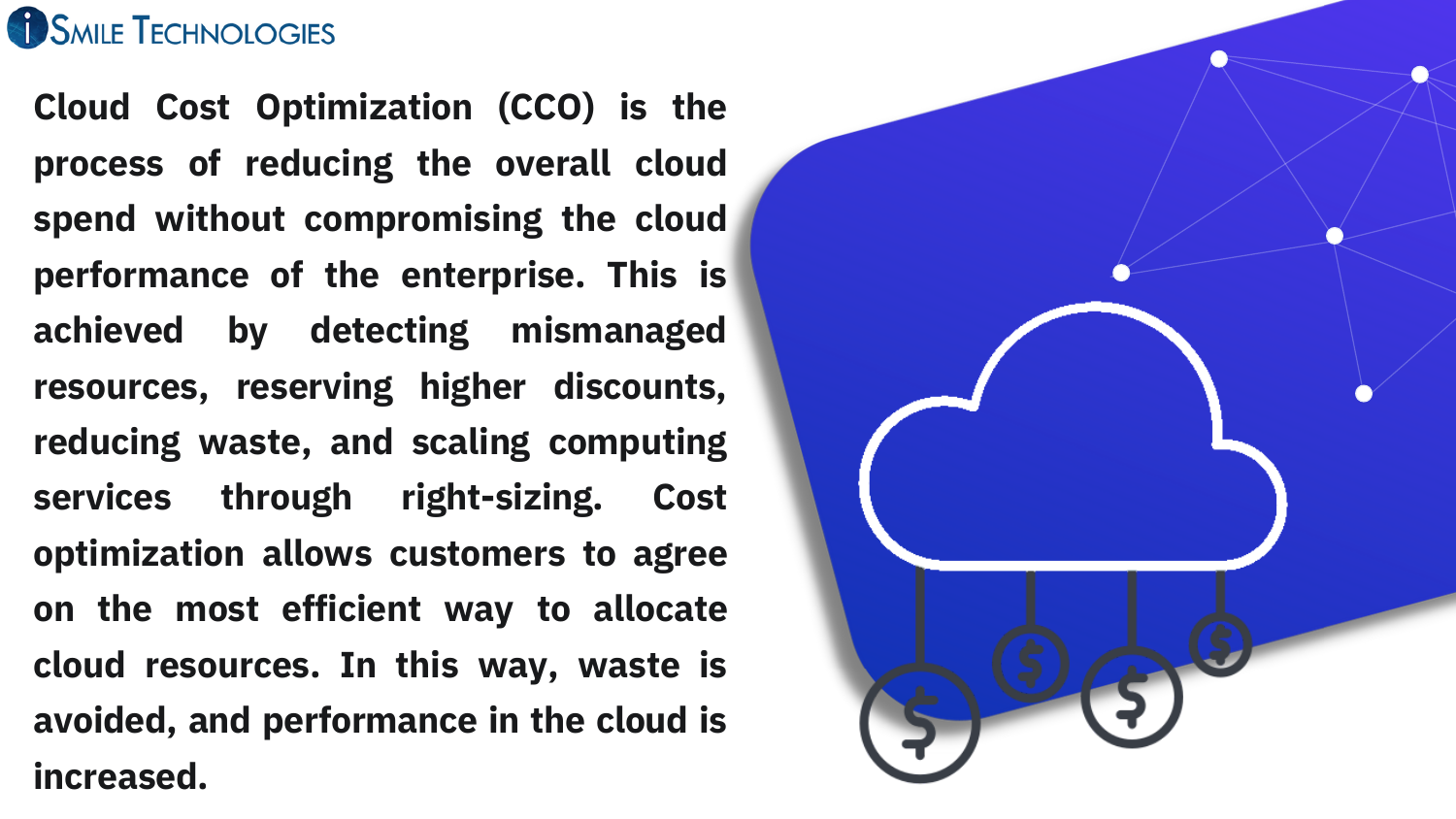#### **Why is cloud cost optimization important?**

Because almost every enterprise depends on the cloud, they spend significant amounts of money on cloud costs, and in the end, waste cloud resources. This problem is getting worse and worse.



The cloud enables lower initial IT costs and scalability but can be expensive in the long run. It is estimated that 30% of cloud spending is wasted and that organizations generally over-budget nearly 24% of their cloud needs. Therefore, CCO is necessary to increase an organization's cloud return on investment (ROI).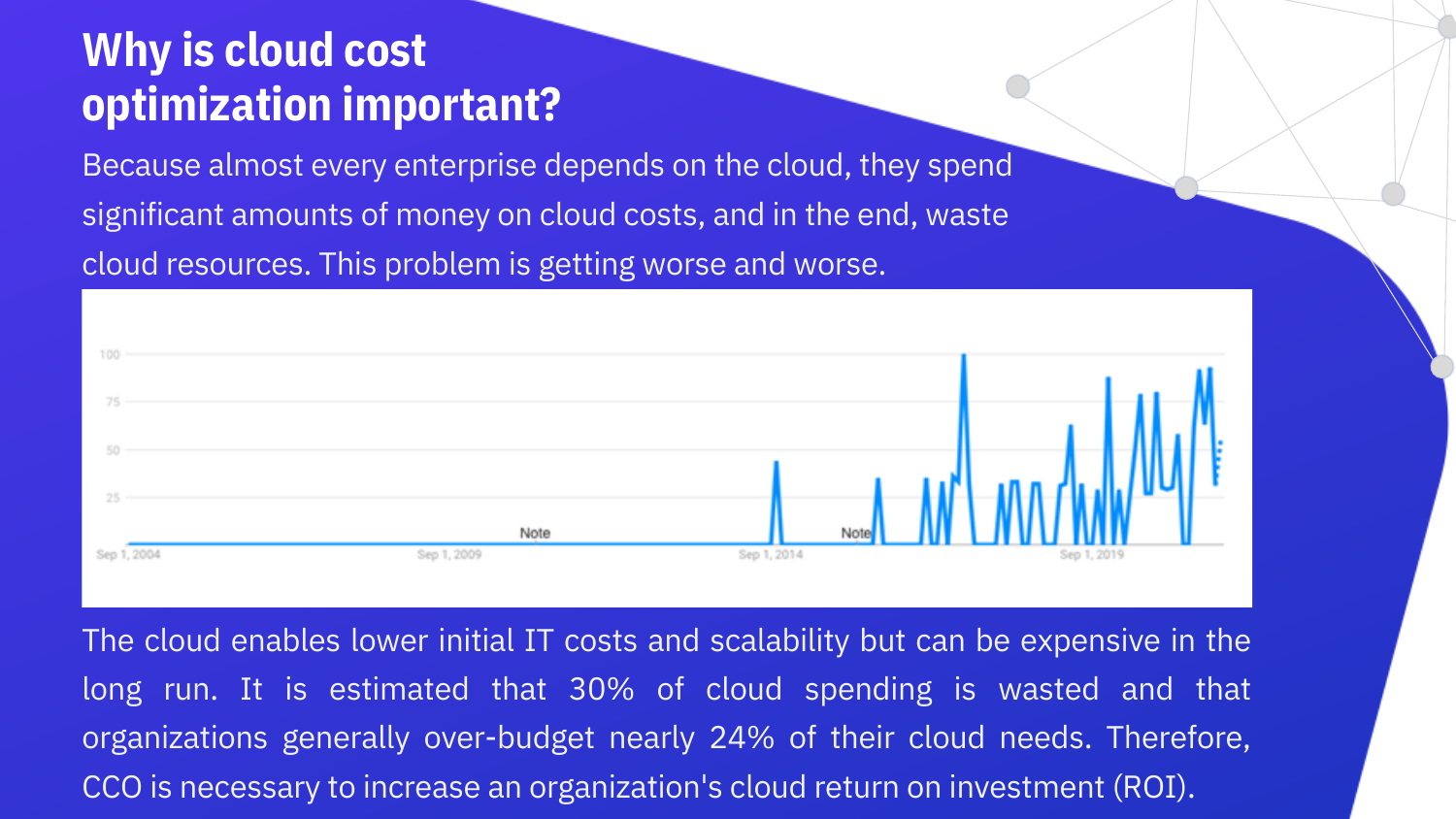### **How can cloud costs be optimized?**

**Each company develops different optimization strategies depending on the nature of its business. There are some of the tips or steps that you can follow to optimize your cloud cost:**

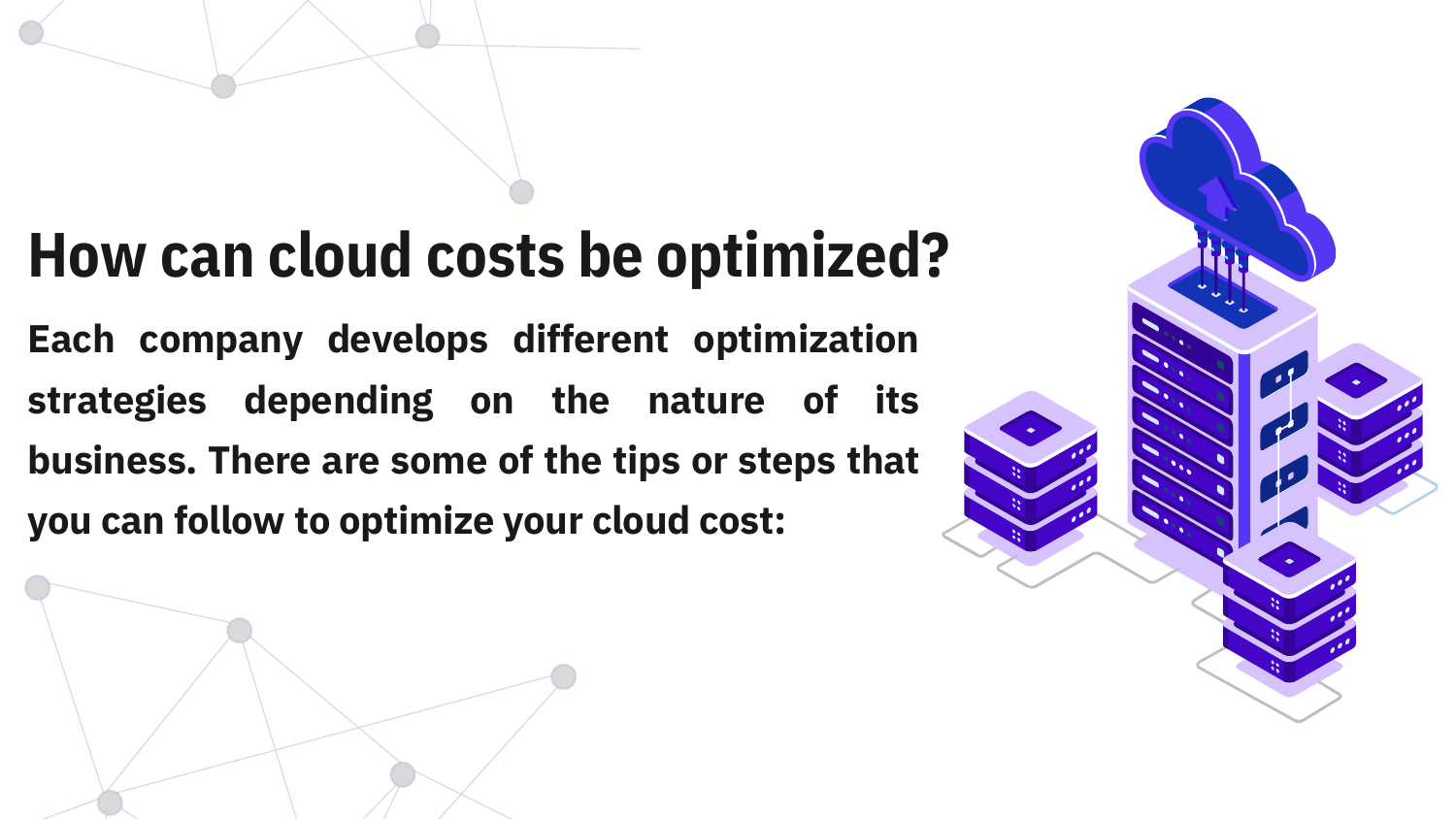#### **Evaluate resources:** <sup>01</sup>

**First, all companies evaluate their resources to find unused resources and consolidate them. Otherwise, key cost drivers may be overlooked, or duplicate purchases may be made. By optimizing, companies can understand how much computing power they need to buy to avoid wasting money.**

**In some cases, terminated computing instances may still have active storage resources attached. Removing these is the first step to optimizing cloud costs. In addition to public cloud services, companies can review their private computing resources purchased on-premises and expect to recover 10% of them, according to Snow Software.**

**In addition, many companies do not understand the features of the resources they use and how they are priced. Improving resource planning and optimizing pricing alone can result in significant cost savings, up to 80% in some cases. For example, many organizations buy too much storage capacity at the wrong performance level, resulting in cost savings of 25% to 30% when optimized.**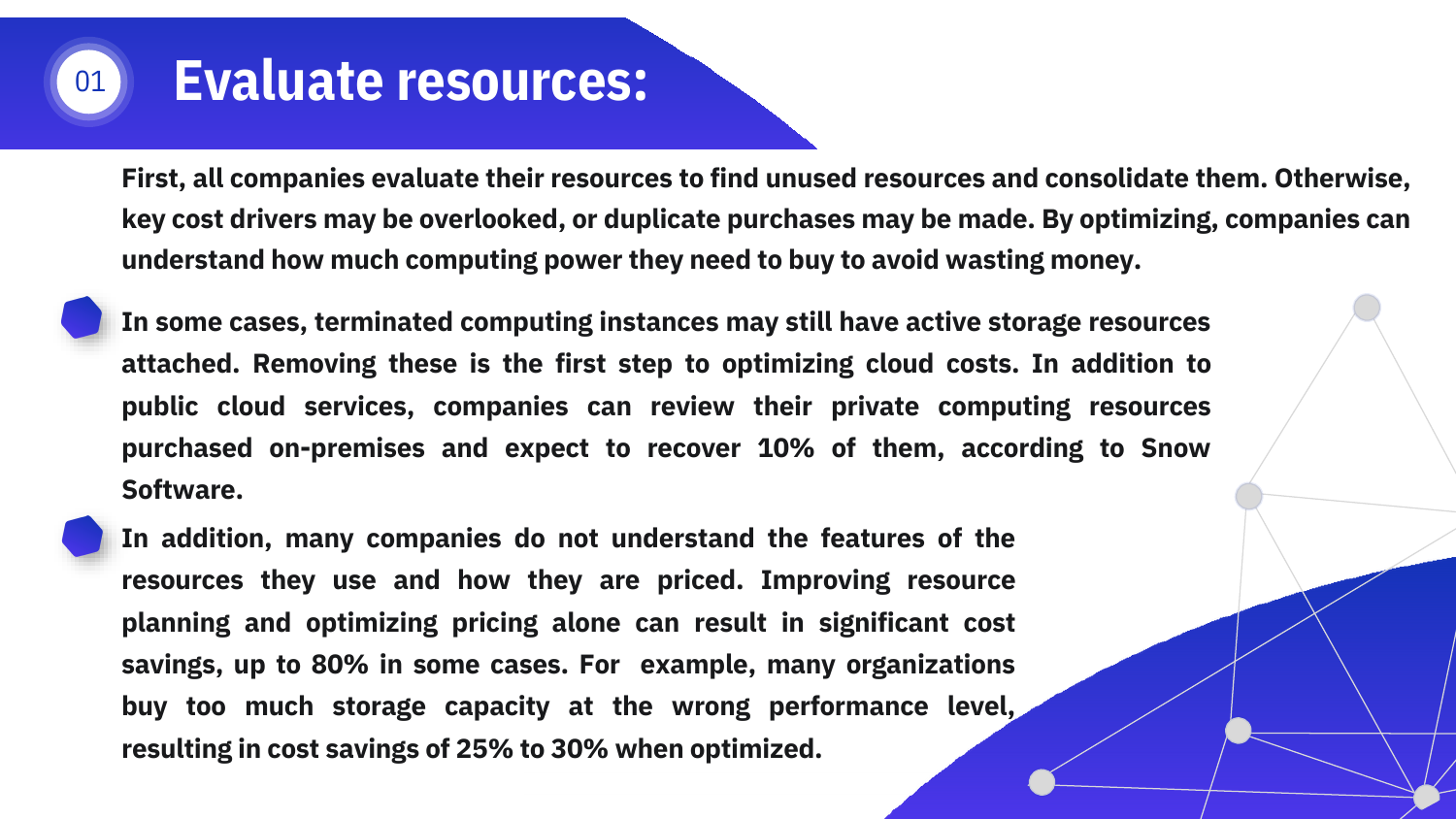## 02

### **Identify reserved instances:**

**The second step is to track down the reserved instances that companies have over-purchased and find ways to replace, change, or shrink those instances. For example, the company is still paying for 100% usage despite 1-5% usage CPU.**



**Spot instances, which use spare capacity available at a lower price than the on-demand price, are helpful to deal with the overcapacity of cloud services. Spot instances are associated with significant discounts as high as 90% compared to on-demand capacity.**

**Spot instances are available temporarily and are best suited for computing jobs that can finish quickly or batch jobs that can run without user input. Large enterprises often run such jobs and can benefit from using spot instances.**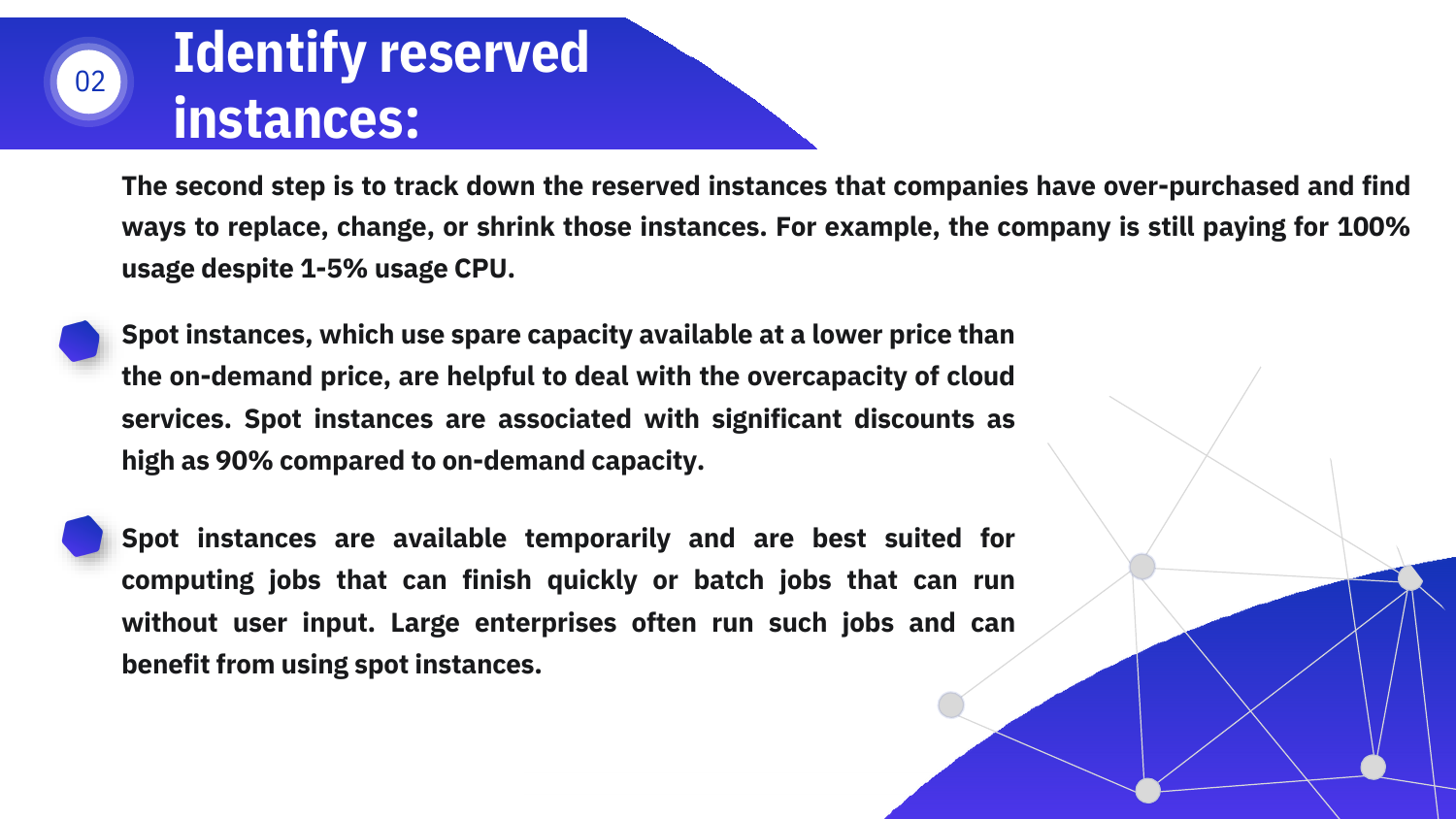#### **Optimizing the framework:**

03

**The third point refers to creating a better framework and an overall governance system. There are various ways to create such a framework depending on the needs of the business. Hence, it is wiser to list the needs and align the cost with those needs.**



**Businesses also tend to buy too much storage and subscriptions. These cloud storage and large subscriptions can be easily estimated according to the business needs. Hence, companies held on to excess capacity, which can now be easily scaled automatically, eliminating the need for this excess capacity.**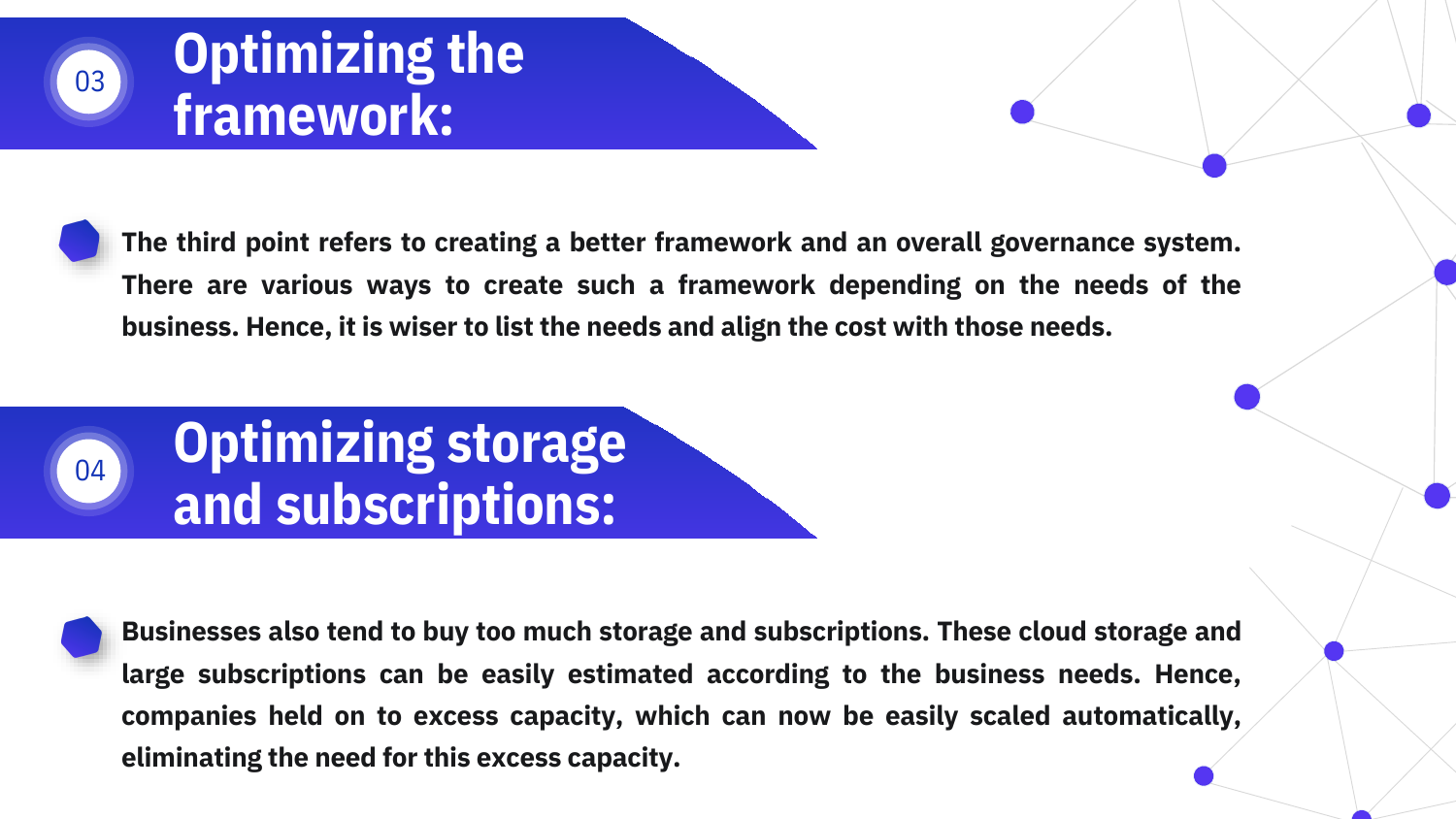#### **Assign monitoring tasks to specific staff:**

**The fifth component ensures that cloud server management and monitoring are assigned to the appropriate business developers. When new projects or campaigns are launched, new servers are commissioned in the clouds. On the other hand, it is often unclear how these servers are managed and monitored or who is responsible for decommissioning them once the projects are completed. A slight adjustment like this can prove to be a lifesaver when it comes to cutting costs.**



05

### <sup>06</sup> **Benefit from offers:**

**The last factor is about making the most of the cloud. This includes understanding and executing on licenses and subscriptions, leveraging eligible licenses for hybrid benefits, and reviewing pricing.**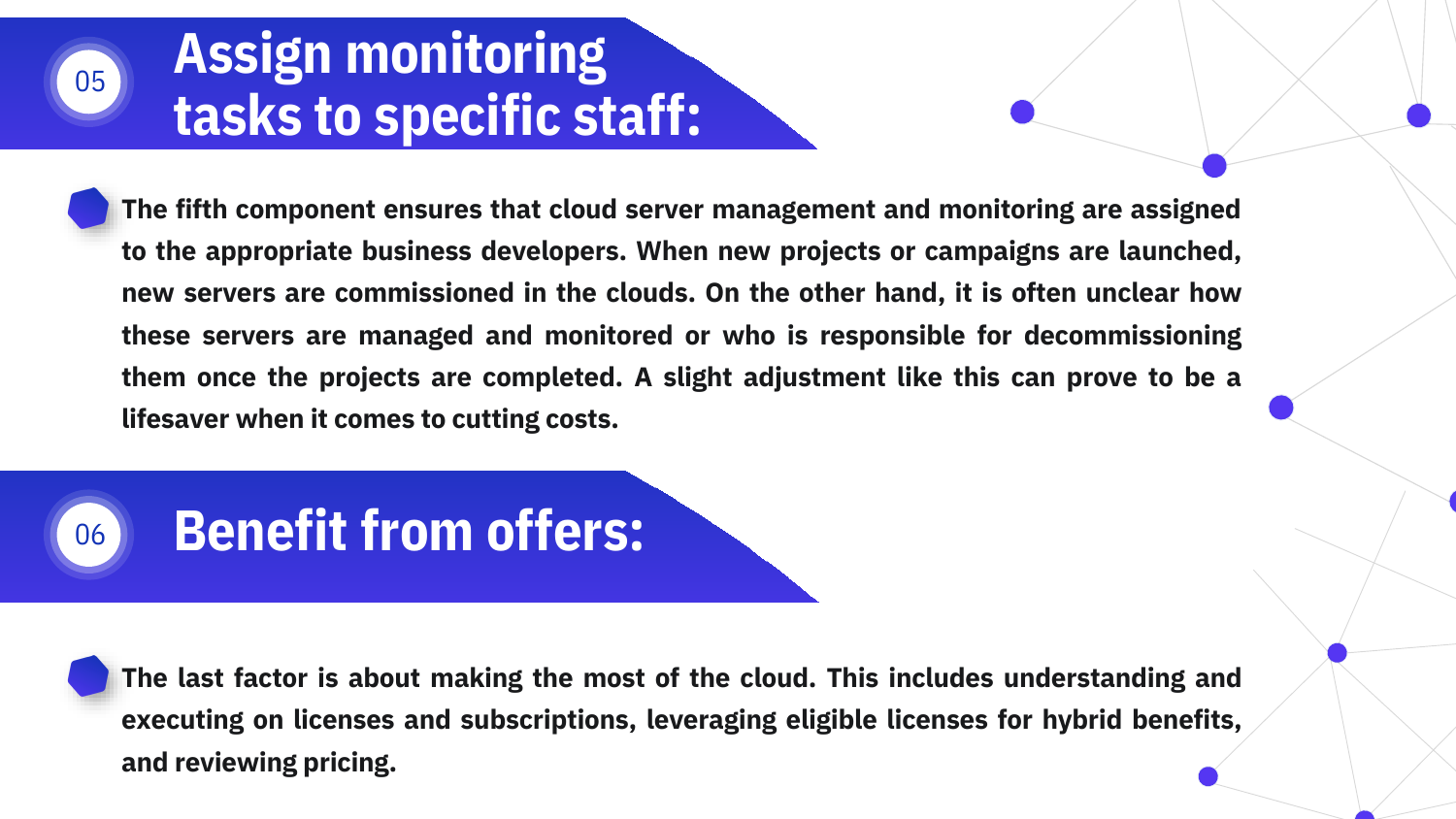

**If you believe your business can benefit from cloud cost optimization, let us find you the right vendor together.**